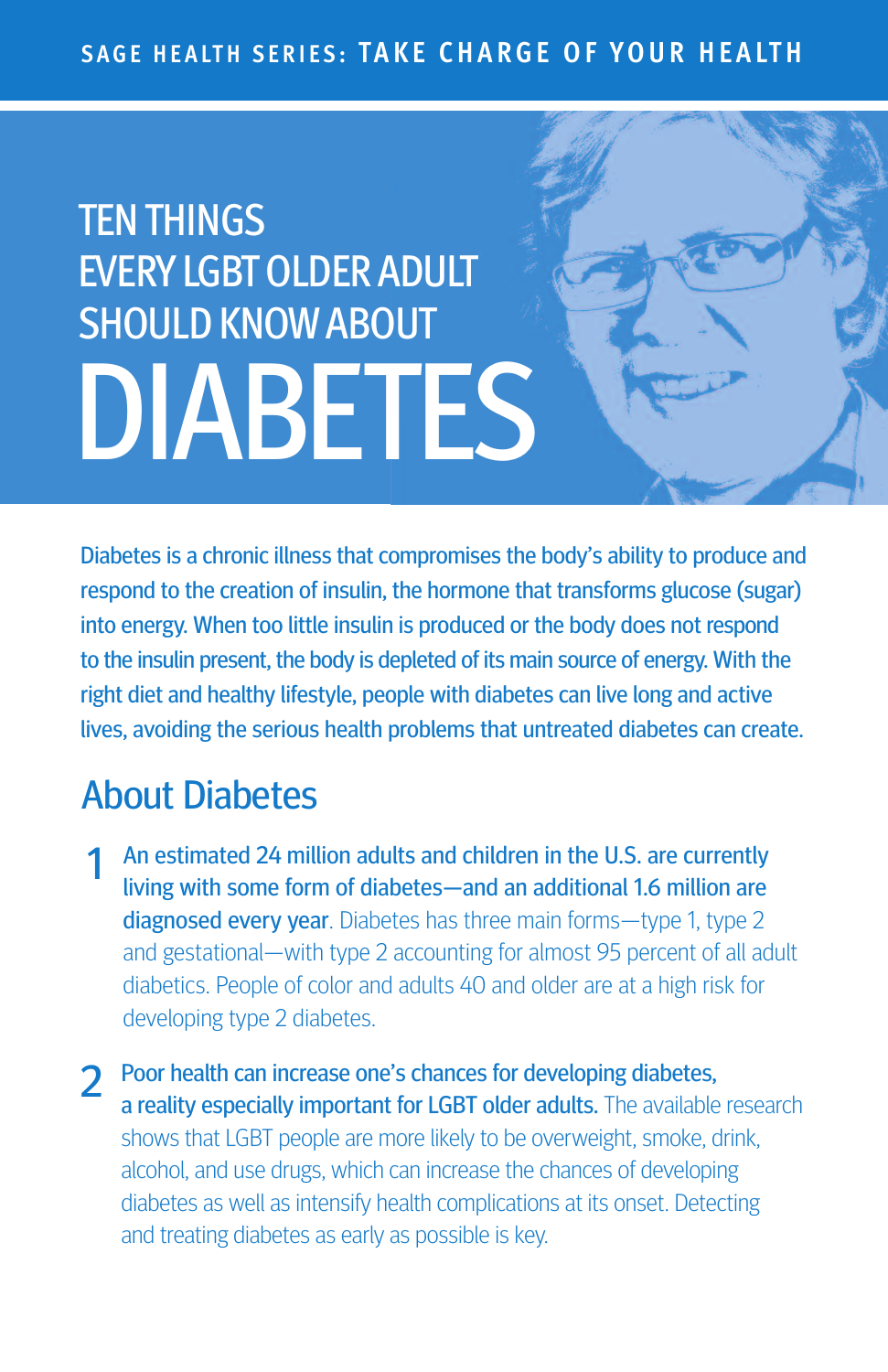- 3 Older people of color are disproportionately impacted by diabetes. Research shows that communities of color have a diabetes rate 2 to 6 times higher than their white counterparts. Additionally, older people of color are more likely to experience severe diabetic health complications such as blindness, amputation and retina dysfunction.
- **4** Without treatment, diabetes can lead to a variety of severe health problems, including a heightened risk of premature death. Taking care of yourself means understanding your individual risk factors for developing diabetes, including your hereditary, lifestyle and behavioral factors.

## Take Charge of Your Health

- 5 Pay attention to the signs of diabetes. Unfortunately, the many symptoms of diabetes are often casually ignored or misconstrued as symptoms associated with aging. Common symptoms for diabetes include frequent thirst, urination, hunger and tiredness, as well as spotty vision, irritability and numbness (or decreased sensation) in one's hands and feet.
- 6 Not sure if these symptoms are diabetes-related? Get tested. Ask your doctor to test your blood glucose levels for diabetes and prediabetes, a condition where blood glucose levels are higher than normal but not elevated enough to be classified as diabetes. Your doctor should also test your blood pressure, body mass index and cholesterol levels to provide you a fuller picture about your risk for developing diabetes.
- 7 Exercise and weight loss can help prevent the onset of diabetes. Research shows that lifestyle changes, such as losing weight and frequent exercise, can delay or prevent the onset of diabetes. For example, losing 5 to 10 percent of one's weight can decrease the chances of developing diabetes by as much as 58 percent, and getting 30 minutes of light exercise, such as walking, can also help prevent diabetes.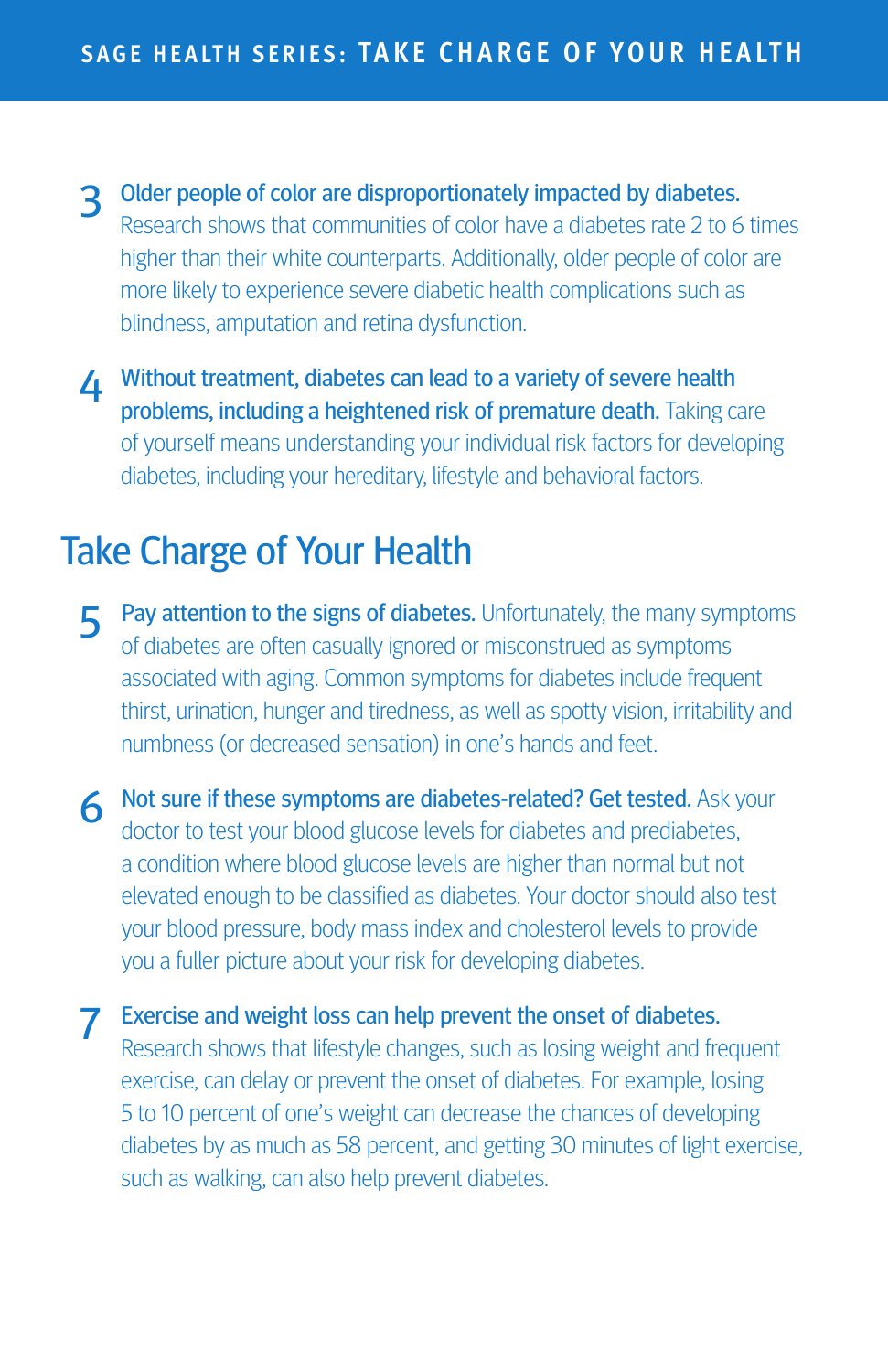8 Make healthy food choices throughout the day and make it a lifestyle change. Successfully managing diabetes can be as simple as eating a healthy diet, exercising and managing one's blood glucose levels. To help, eat more fiber, fruit, vegetables and whole grain foods, and avoid fried or fatty foods and excessive carbohydrates. Also, opt for water over soda, and plan ahead to keep healthy snacks around, instead of vending machine snacks or fast food. Finally, watch your portion size and choose low-fat dairy options.

**Q** Drink and smoke in moderation, if at all. Drinking and smoking can exacerbate the complications caused by diabetes. The American Heart Association recommends drinking no more than one drink per day (12 ounces of beer, 4 ounces of wine, or 1.5 ounces of hard alcohol, defined as 80 proof). Additionally, quitting smoking is the best thing you can do for your health. When diabetics smoke, it hinders their ability to regulate blood sugar levels and it places them at a heightened risk for cardiovascular disease, kidney disease and failure, nerve damage and erectile dysfunction.

10 Stay upbeat—every day, millions of older adults with diabetes enjoy full and active lives. Enlist your friends, family and partners in helping you reach your goals. Also, consider joining a support group, or find more information online to help you better understand what living with diabetes might mean for you.

To learn more about the variety of resources and programs that SAGE offers, please call us, or visit us online at sageusa.org.

#### SAGE COMMUNITY SERVICES

SAGE @ The LGBT Community Center 208 West 13th St., Room 207 New York, NY 10011 212-741-2217

SAGE Harlem Center 2090 Adam Clayton Powell, Jr. Blvd. Suite 201, 2nd Floor New York, NY 10027 646-660-8953